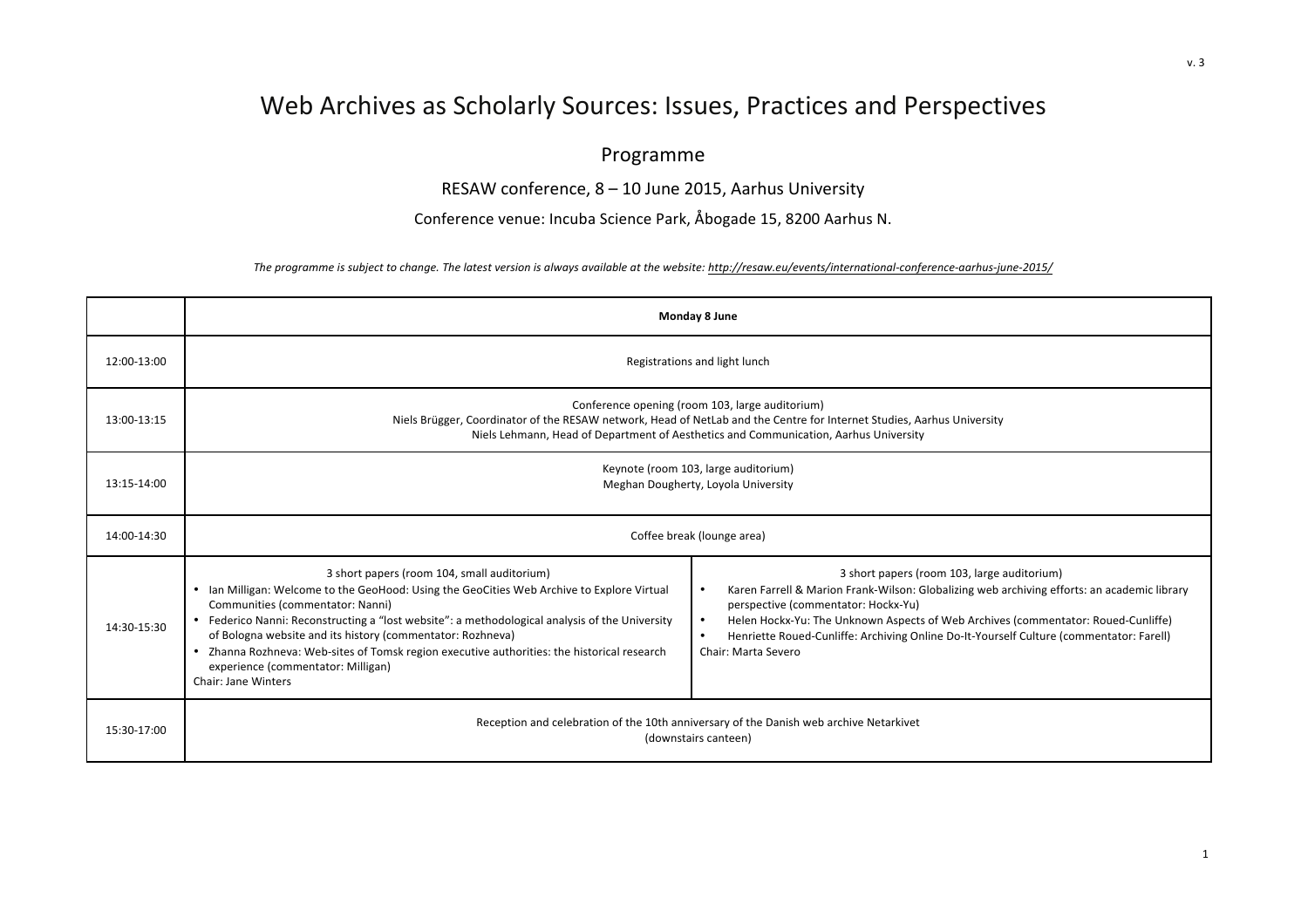|             | Tuesday 9 June                                                                                                                                                                                                                                                                                                                                                                                                                                                                                                                        |                                                                                                                                                                                                                                                                                                                                                                      |                                                                                                                           |
|-------------|---------------------------------------------------------------------------------------------------------------------------------------------------------------------------------------------------------------------------------------------------------------------------------------------------------------------------------------------------------------------------------------------------------------------------------------------------------------------------------------------------------------------------------------|----------------------------------------------------------------------------------------------------------------------------------------------------------------------------------------------------------------------------------------------------------------------------------------------------------------------------------------------------------------------|---------------------------------------------------------------------------------------------------------------------------|
| $9:00-9:45$ | Keynote (room 103, large auditorium)<br>Ditte Laursen, State and University Library<br>Per Møldrup-Dalum, State and University Library                                                                                                                                                                                                                                                                                                                                                                                                |                                                                                                                                                                                                                                                                                                                                                                      |                                                                                                                           |
| 9:45-10:45  | Panel (room 103, large auditorium)<br>Systems, syntax and snippets: accounting for software in web history<br>Kevin Driscoll: Shaping the social web: Recovering the contributions of bulletin board system operators (commentator: Stevenson)<br>Michael Stevenson: Perl and the web that was (commentator: Helmond)<br>Anne Helmond: Digging into the software interfaces of the social web: APIs as tools to reconstruct missing social media content in archived websites (commentator: Driscoll)<br>Chair: Megan Sapnar Ankerson |                                                                                                                                                                                                                                                                                                                                                                      |                                                                                                                           |
| 10:45-11:15 | Coffee break (lounge area)                                                                                                                                                                                                                                                                                                                                                                                                                                                                                                            |                                                                                                                                                                                                                                                                                                                                                                      |                                                                                                                           |
| 11:15-12:15 | Panel (room 103, large auditorium)<br>Between medium and archive: researching YouTube as a popular Archive<br>Rik Smit: Structuring Mediated Memories: YouTube's sociotechnical practices and the Syrian War (commentator: Aasman)<br>Henrik Smith-Sivertsen: ESC 2014 Online - Winning through YouTube (commentator: Smit)<br>Susan Aasman: YouTube as archive - archiving YouTube (commentator: Smith-Sivertsen)<br>Chair: Michael Stevenson                                                                                        |                                                                                                                                                                                                                                                                                                                                                                      |                                                                                                                           |
| 12:15-12:45 | 1 long paper (room 104, small auditorium)<br>• Katrin Weller: Challenges in Archiving Social Media Data for<br>Research: the Case of Twitter (commentator: Finnemann)<br>Chair: Valérie Schafer                                                                                                                                                                                                                                                                                                                                       | 1 long paper (room 103, large auditorium)<br>• Josh Cowls, Ralph Schroeder & Eric Meyer: Untangling the<br>Archived Web for Humanities Research (commentator:<br>Severo)<br>Chair: Helen Hockx-Yu                                                                                                                                                                    |                                                                                                                           |
| 12:45-13:45 | Lunch (downstairs canteen)                                                                                                                                                                                                                                                                                                                                                                                                                                                                                                            |                                                                                                                                                                                                                                                                                                                                                                      |                                                                                                                           |
| 13:45-14:15 | 1 long paper (room 104, small auditorium)<br>• Niels Ole Finnemann: Hypertextual relations in digital born<br>materials (commentator: Weller)<br>Chair: Valérie Schafer                                                                                                                                                                                                                                                                                                                                                               | 1 long paper (room 103, large auditorium)<br>• Marta Severo, Laurent Beauguitte & Hugues Pecout:<br>Archiving news on the Web through RSS flows. A new tool<br>for studying international events (commentator: Schroeder)<br>Chair: Helen Hockx-Yu                                                                                                                   | Workshop (room 147)<br>• Jefferson Bailey & Vinay Goel: Elements, Graphs, and<br>Entities: Analyzing Web Archive Datasets |
| 14:15-15:15 | 2 long papers (room 104, small auditorium)<br>Sophie Gebeil: A history of North African immigration<br>memories in the 2000s through French web archives<br>(commentator: Fryer)<br>• Christopher Fryer: Establishing Use Cases for the UK<br>Parliament Web Archive (commentator: Gebeil)<br>Chair: Niels Ole Finnemann                                                                                                                                                                                                              | 1 long paper and 1 short paper (room 103, large auditorium)<br>Camille Paloque-Berges: The role of the 1990's Web in the<br>making of the "critical Internet user" (commentator:<br>McCarthy)<br>. William McCarthy: The Advent of the Online Troll<br>Community: A Digital Ethnography of alt.flame<br>(commentator: Paloque-Berges)<br><b>Chair: Peter Webster</b> |                                                                                                                           |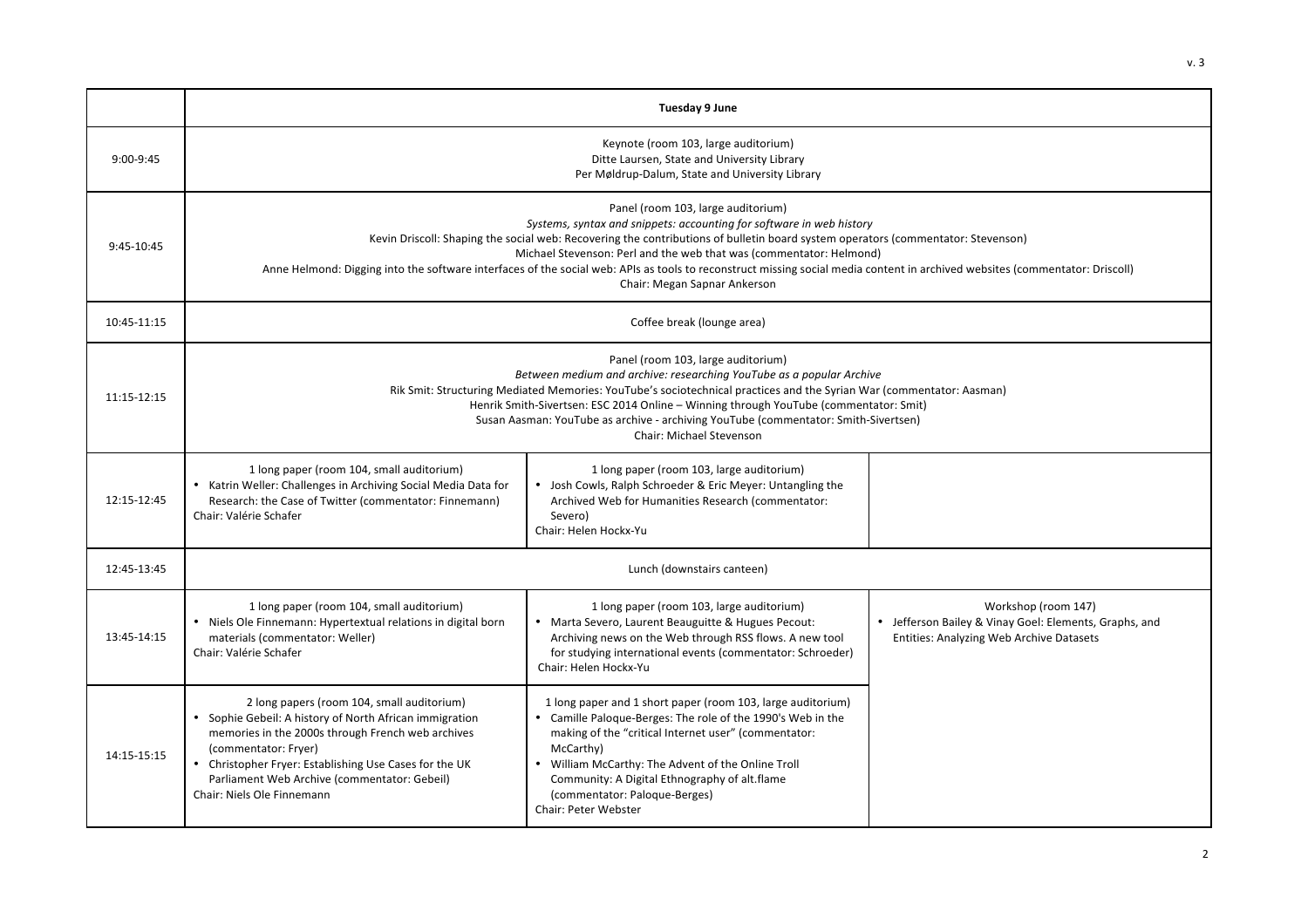| 15:15-15:45 | Coffee break (lounge area)                                                                                                                                                                                                                                                                                                        |  |
|-------------|-----------------------------------------------------------------------------------------------------------------------------------------------------------------------------------------------------------------------------------------------------------------------------------------------------------------------------------|--|
| 15:45-16:45 | 2 long papers (room 104, small auditorium)<br>Anat Ben-David: What Does the Web Remember of its Deleted Past? An Archival Reconstruction of the Former Yugoslav Internet<br>$\bullet$<br>(commentator: Winters)<br>• Jane Winters: Negotiating the archive(s) of UK web space (commentator: Ben-David)<br>Chair: Meghan Dougherty |  |
| 16:45-17:00 | No activities (besides workshop)                                                                                                                                                                                                                                                                                                  |  |
| 17:00-18:30 | No activities                                                                                                                                                                                                                                                                                                                     |  |
| 18:30-21:30 | Conference dinner at restaurant Sechzehn, Europaplads 16, DK-8000 Aarhus                                                                                                                                                                                                                                                          |  |

|             | Wednesday 10 June                                                                                                                                                                                                                                                                                                                                                                                                                                                                                 |                                                                                                                                                                                                                                                                                                                                                                                                                                                                                                                                          |  |
|-------------|---------------------------------------------------------------------------------------------------------------------------------------------------------------------------------------------------------------------------------------------------------------------------------------------------------------------------------------------------------------------------------------------------------------------------------------------------------------------------------------------------|------------------------------------------------------------------------------------------------------------------------------------------------------------------------------------------------------------------------------------------------------------------------------------------------------------------------------------------------------------------------------------------------------------------------------------------------------------------------------------------------------------------------------------------|--|
| 9:45-10:45  | 3 short papers (room 104, small auditorium)<br>• Adrien Barbaresi: Challenges in the linguistic exploitation of specialized republishable web<br>corpora (commentator: Hougaard)<br>• Tina Thode Hougaard: The Evolution of Language in Interaction in Social Media<br>(commentator: Castex)<br>Lucien Castex & Fanny Georges: Format and modalities of online memorials for Word War I<br>(commentator: Barbaresi)<br>Chair: Valérie Schafer                                                     | 3 short papers (room 103, large auditorium)<br>• Megan Sapnar Ankerson: Web History as Time Travel: Digital Nostalgia & Collaborative Filtering<br>in Public Engagement with the Internet Archive's WayBack Machine (commentator: Hare)<br>Camille Paloque-Berges: Multi-layered archives: how the past of the Internet becomes present<br>again on the Web (commentator: Weber)<br>• Matthias Weber: A view on reduction. Why webarchiving needs to be focused to become<br>common use (commentator: Ankerson)<br>Chair: Anat Ben-David |  |
| 10:45-11:15 | Coffee break (lounge area)                                                                                                                                                                                                                                                                                                                                                                                                                                                                        |                                                                                                                                                                                                                                                                                                                                                                                                                                                                                                                                          |  |
| 11:15-12:15 | Panel (room 103, large auditorium)<br>Research Explorations of the UK Domain Data Archive<br>Richard Deswarte: The Experience of researching Euroscepticism using the Big Data Domain (commentator: Aust)<br>Rowan Aust: Online reactions to institutional crises: BBC Online and the aftermath of Jimmy Savile (commentator: Millward)<br>Gareth Millward: Naïve researchers do bad history - lessons from failure with the UK web archive (commentator: Deswarte)<br><b>Chair: Jane Winters</b> |                                                                                                                                                                                                                                                                                                                                                                                                                                                                                                                                          |  |